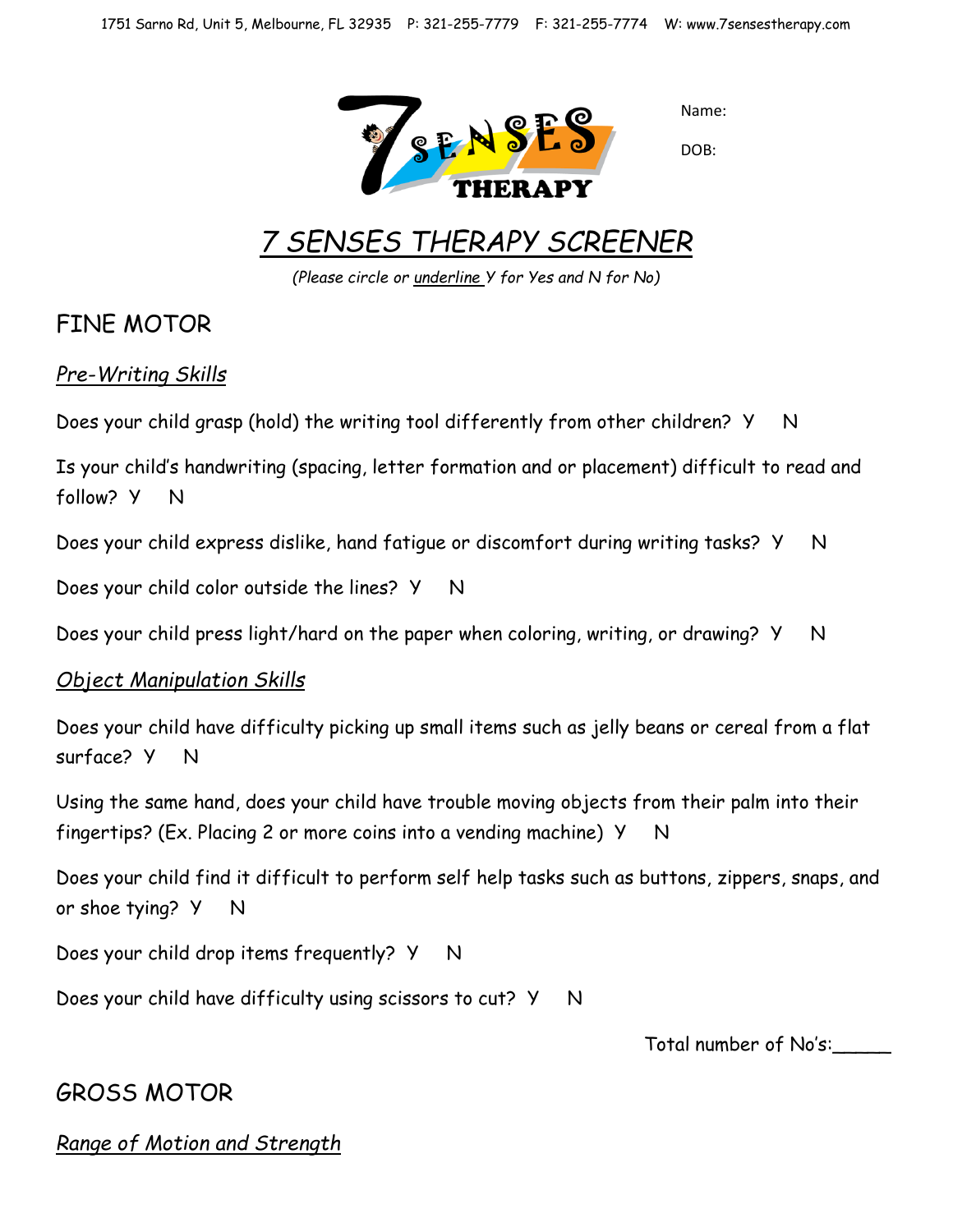Does your child avoid physical play, such as jumping rope, or playing ball? Y N Does your child need more help to throw or kick a ball? Y N Does your child appear to get tired quickly when engaged in a physical task? Y N Does you child display poor posture when sitting at the table or when playing? Y N Does your child find it difficult to maintain certain positions such as standing on one foot or balancing? Y N

### *Coordination*

Does your child have difficulty riding a bike, tricycle, or scooter..etc? Y N

Does your child appear clumsy when walking, jumping, or running? Y N

Does your child need help completing the sequence to a motor task, such as step by step directions to cross the monkey bars, slide down the slide, or climb up a playground ladder? Y N

Does your child have difficulty aiming at a target when throwing or trouble catching or hitting a tossed ball? Y N

Does your child have difficulty attaining a new skill, such as swimming? Y N

Total number of No's:\_\_\_\_\_

# SELF-HELP SKILLS

### *Activities of Daily Living*

Does your child have difficulty completing age appropriate tasks such as: getting dressed, washing hands, brushing teeth, toileting, or combing hair?  $Y \quad N$ 

Does your child have difficulty using utensils appropriately when eating? Y N

Does your child have trouble recognizing left from right or vice versa? Y N

Does your child have difficulty completing chores around the house or other jobs that require sequencing, such as making the bed, or pouring a bowl of cereal?  $Y \cap N$ 

Does your child need help staying on task and following directions? Y N

### *School Tasks*

Does your child have trouble organizing papers for school or keeping a neat desk? Y N